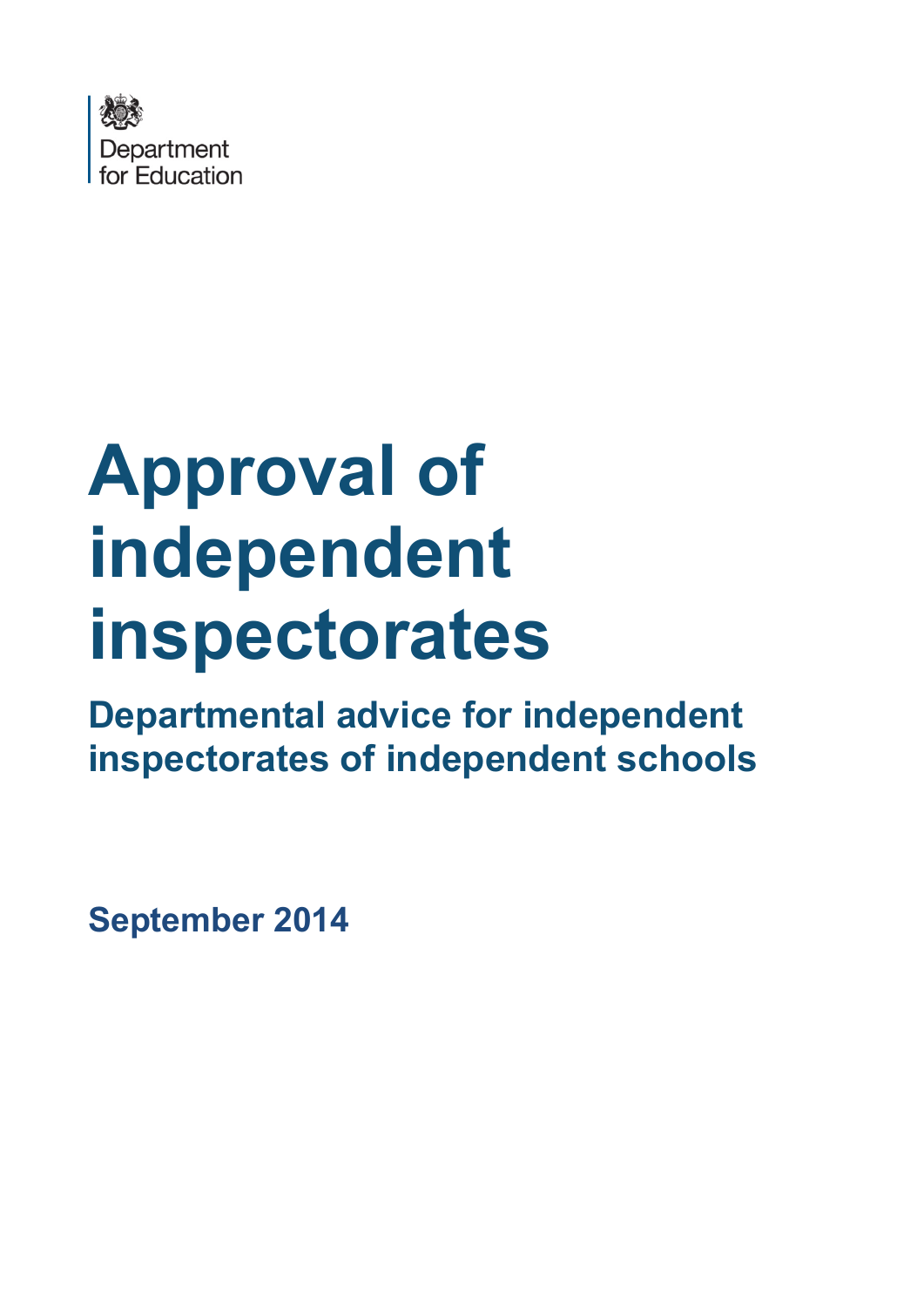# **Contents**

| Summary                                                                                                                                                                                                                                               | 3              |
|-------------------------------------------------------------------------------------------------------------------------------------------------------------------------------------------------------------------------------------------------------|----------------|
|                                                                                                                                                                                                                                                       |                |
| About this departmental advice                                                                                                                                                                                                                        | 3              |
| Expiry or review date                                                                                                                                                                                                                                 | 3              |
| Who is this advice for?                                                                                                                                                                                                                               | 3              |
| Key points                                                                                                                                                                                                                                            | 3              |
| Main body of the document                                                                                                                                                                                                                             | 5              |
| a) The number and range of schools or colleges which the independent inspectorate<br>inspects, or is to inspect                                                                                                                                       | 5              |
| b) The extent to which the inspectorate is independent from the schools or colleges it<br>inspects, or is to inspect                                                                                                                                  | 5              |
| c) The extent to which the inspectorate is independent from the body which<br>established it (if any)                                                                                                                                                 | 6              |
| d) Administrative, management, financial and insurance arrangements                                                                                                                                                                                   | 6              |
| The procedure and selection criteria for appointing inspectors<br>e)                                                                                                                                                                                  | 6              |
| The terms on which the inspectorate appoints its inspectors<br>f)                                                                                                                                                                                     | $\overline{7}$ |
| The training which the inspectorate provides, or will provide to its inspectors<br>g)                                                                                                                                                                 | $\overline{7}$ |
| The process the inspectorate follows, or will follow, in carrying out inspections<br>h)                                                                                                                                                               | 8              |
| The policy and procedures it has in place to ensure that inspectors carry out<br>inspections objectively.                                                                                                                                             | 9              |
| j) The arrangements for the provision and publication of inspection reports                                                                                                                                                                           | 9              |
| k) The complaints procedure                                                                                                                                                                                                                           | 10             |
| I) Any assessment made of the inspectorate by the Chief Inspector AND m) The extent<br>to which the inspectorate has in place and operates arrangements to enable the Chief<br>Inspector to carry out its functions under section 107 of the 2008 Act | 10             |
| <b>Additional advice</b>                                                                                                                                                                                                                              | 11             |
| The provision of information                                                                                                                                                                                                                          | 11             |
| Continued approval                                                                                                                                                                                                                                    | 11             |
| <b>Further information</b>                                                                                                                                                                                                                            | 12             |
| Associated resources (external links)                                                                                                                                                                                                                 | 12             |
| You may also be interested in                                                                                                                                                                                                                         | 12             |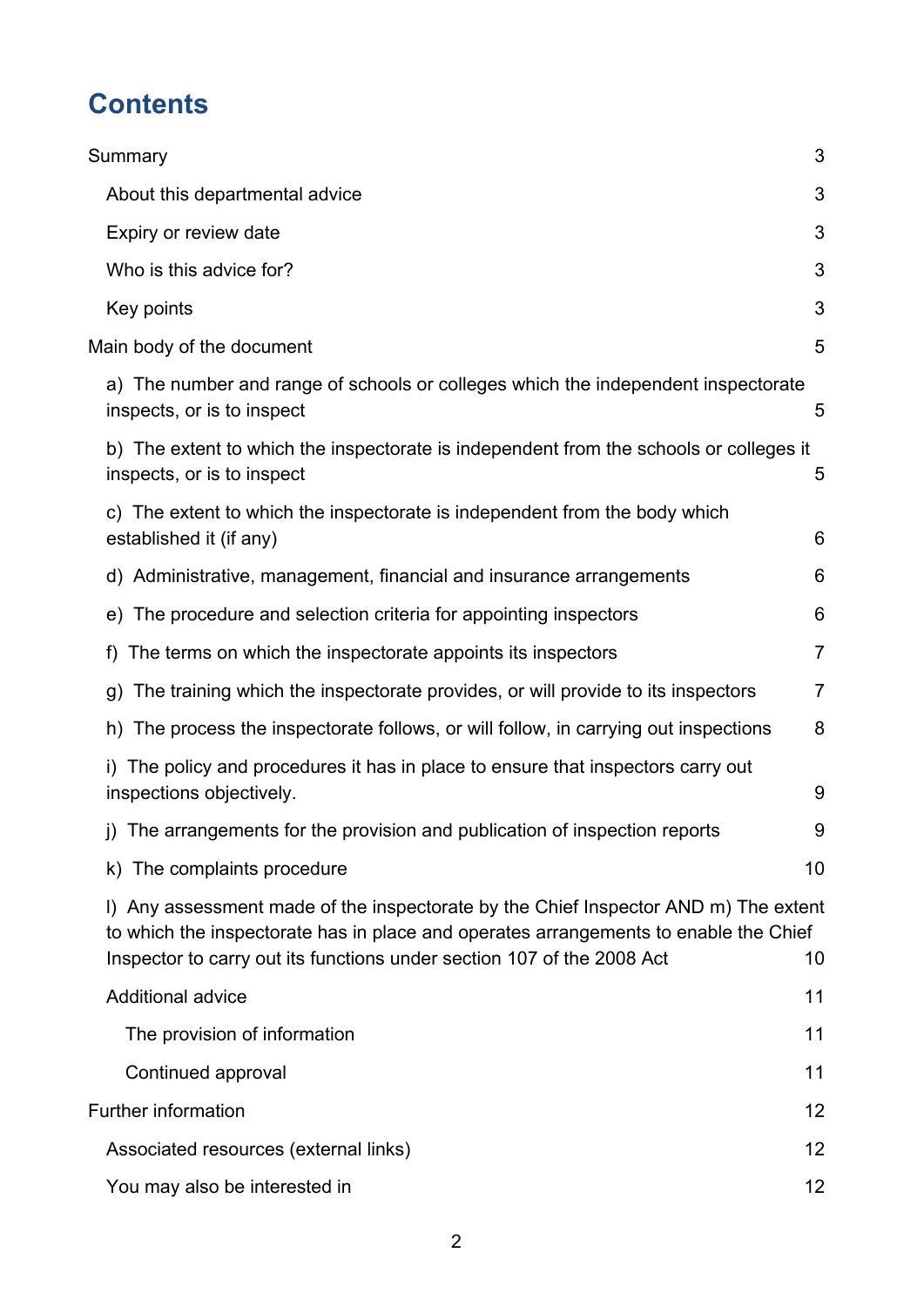# <span id="page-2-0"></span>**Summary**

#### <span id="page-2-1"></span>**About this departmental advice**

This is advice from the Department for Education. It has been produced to help recipients understand the matters that the Secretary of State will take into account when approving, or withdrawing approval, from independent inspectorates.

#### <span id="page-2-2"></span>**Expiry or review date**

<span id="page-2-3"></span>This advice will be reviewed after September 2015.

#### **Who is this advice for?**

This advice is for existing independent inspectorates and for any bodies that may consider seeking approval as an independent inspectorate.

### <span id="page-2-4"></span>**Key points**

- The Secretary of State for Education has the power, under section 106 of the Education and Skills Act 2008 to approve a body to carry out inspections of independent schools in England. Approval may be given in relation to specified independent schools or independent schools of a specified description;
- The Secretary of State also has the power, under section 87A of the Children Act 1989, to appoint inspectorates approved under section106 of the Education and Skills Act 2008 to be inspectors of boarding accommodation at independent schools.
- The matters that must be taken into account by the Secretary of State in deciding whether to approve a body to carry out inspections of independent schools and/or their boarding accommodation, or whether to withdraw any approval previously given, are prescribed by the Independent Inspectorates (Education and Boarding Accommodation) Regulations 2014 ("the Regulations");
- This advice sets out the Secretary of State's general policy and expectations in relation to each of the matters specified in the Regulations. However, the Secretary of State will take into account all of the relevant facts and circumstances in assessing any particular body in deciding whether or not to approve or withdraw approval;
- Inspectorates already approved under the Education Act 2002 will continue to be approved under the Regulations provided their inspections and reports remain at an acceptable level of quality but will be expected to make any adjustments necessary to align their operations with this advice as soon as possible and at least by September 2015;
- Independent schools will be inspected by HM Chief Inspector of Education,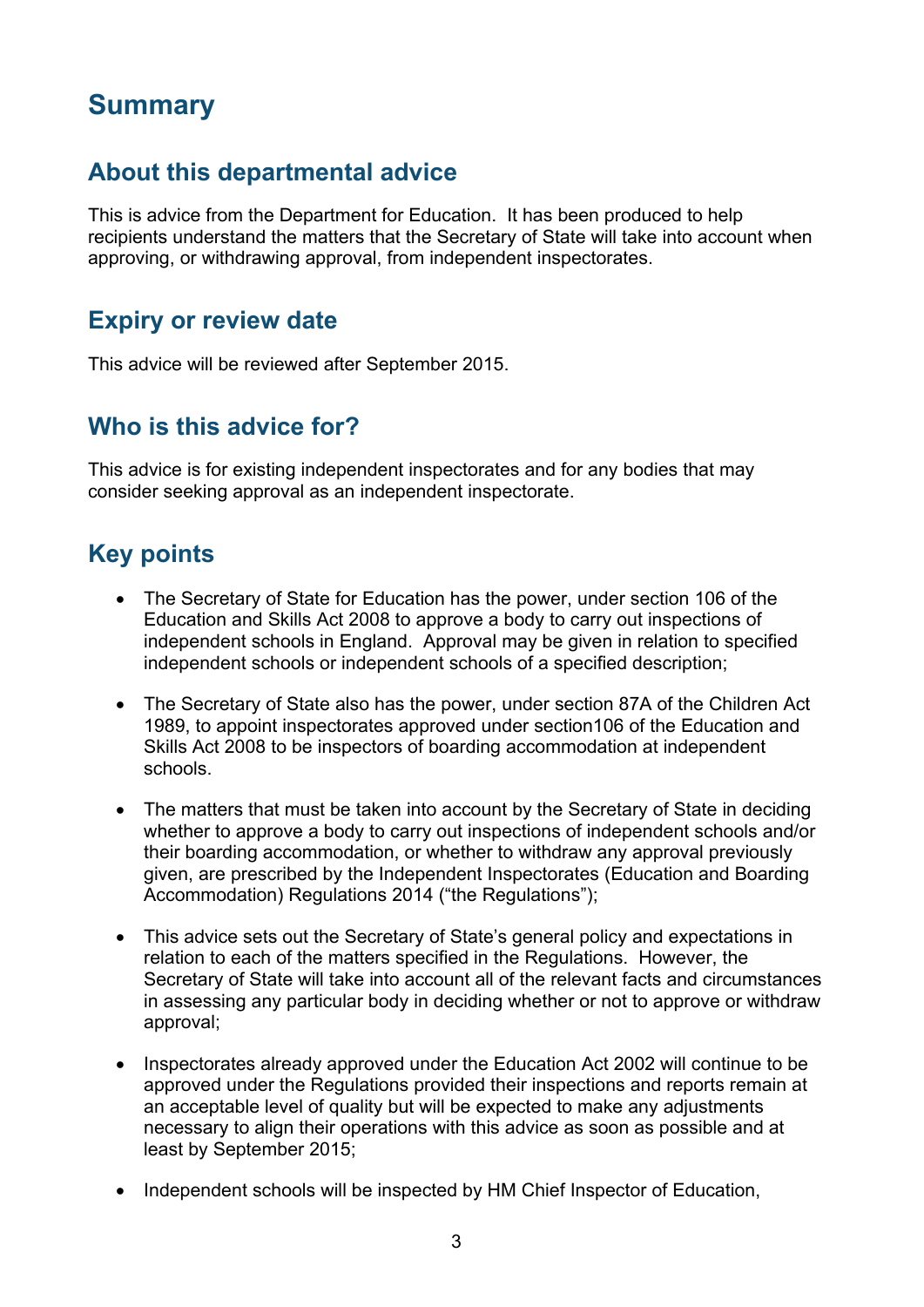Children's Services and Skills (Ofsted) unless the Secretary of State arranges for the school's inspection to be undertaken by an approved inspectorate ; and

#### • Inspectorates will not be approved to inspect the following schools:

a. schools that are applying for registration or which have not had at least one post registration inspection by Ofsted;

b. schools that are judged by the Secretary of State not to have met the regulatory standards for continued registration at their last Ofsted inspection and which are not currently inspected by an independent inspectorate.

These schools will continue to be inspected by Ofsted.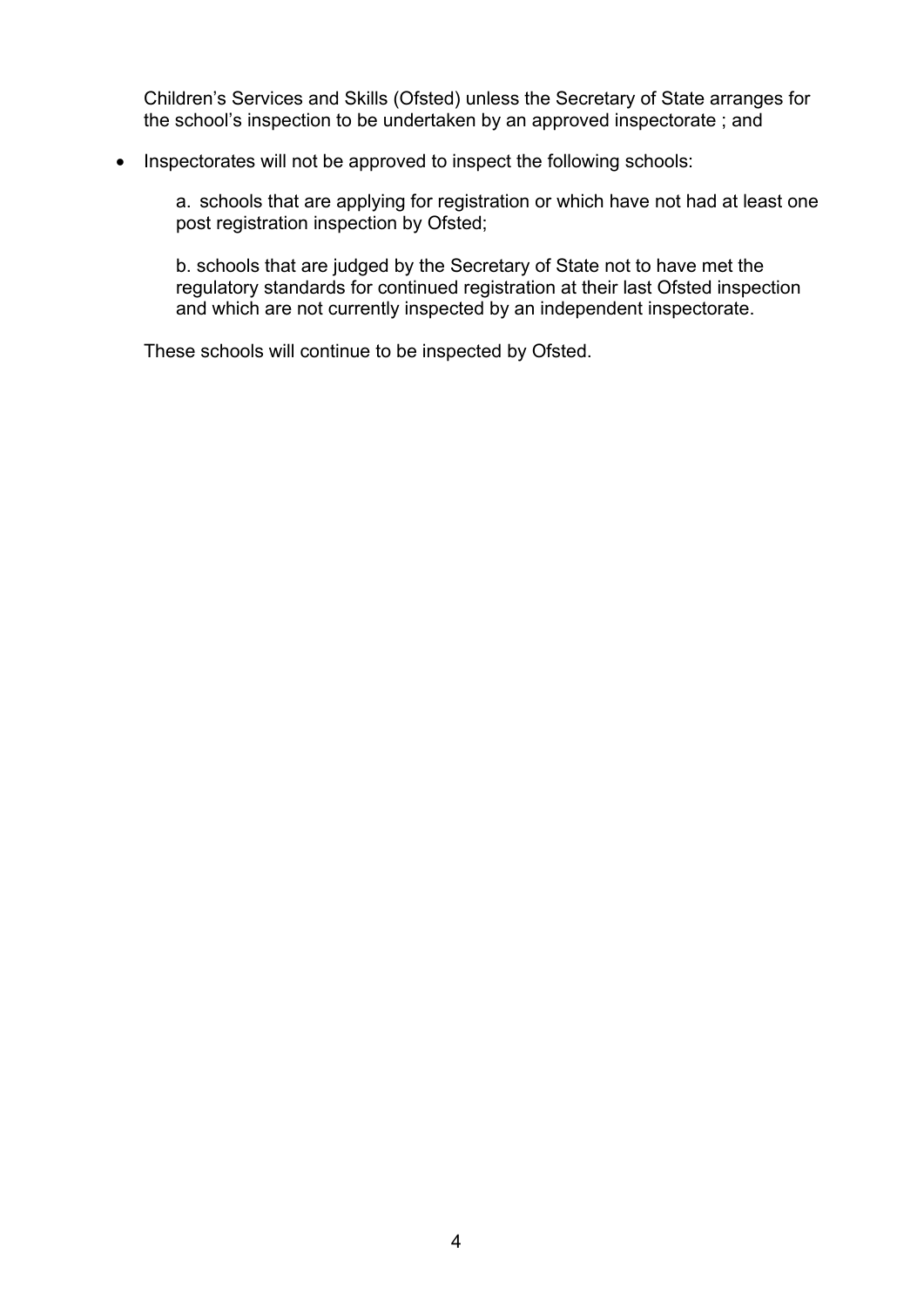# <span id="page-4-0"></span>**Main body of the document**

Regulations prescribe 13 matters that the Secretary of State must take into account when considering approval or withdrawal of approval. The matters are listed below, together with an explanation of the specific requirements the Secretary of State will expect in relation to each one:

#### <span id="page-4-1"></span>**a) The number and range of schools or colleges which the independent inspectorate inspects, or is to inspect**

Inspectorates will be expected to maintain the number of schools they inspect at a level to ensure that they provide a sufficient breadth of experience for the inspectorate body and inspectors, allows inspectors to maintain their professionalism and objectivity free from the influence of any group of schools, and to ensure efficient monitoring. The number should also be at a level to ensure the efficient and effective operation of the inspectorate.

In order to ensure the inspectorate has a broad perspective it should inspect primary and secondary schools with the following characteristics:

- a range of school sizes;
- a range of approaches to curriculum provision unless the National Curriculum is used extensively amongst participating schools;
- a range of school ethos types;
- coverage of a broad geographical area.

#### <span id="page-4-2"></span>**b) The extent to which the inspectorate is independent from the schools or colleges it inspects, or is to inspect**

An inspectorate must be independent in law, substance and form from the schools it serves. No individual member of the Board of an inspectorate should be in a position to influence the outcome of an inspection through a close personal or business association with any inspector(s) involved in a particular inspection. The Board of an inspectorate should be composed in a way that does not allow any association of schools to influence the outcome of an inspection of one of its members or any individual school to unduly influence the outcome of its own inspection. No member of an inspection team and no employee of the inspectorate directly involved in inspection activities should have, or have recently had, any close personal or business relationship or any financial interest with any school inspected either directly or indirectly which might be perceived as threatening their impartiality or objectivity.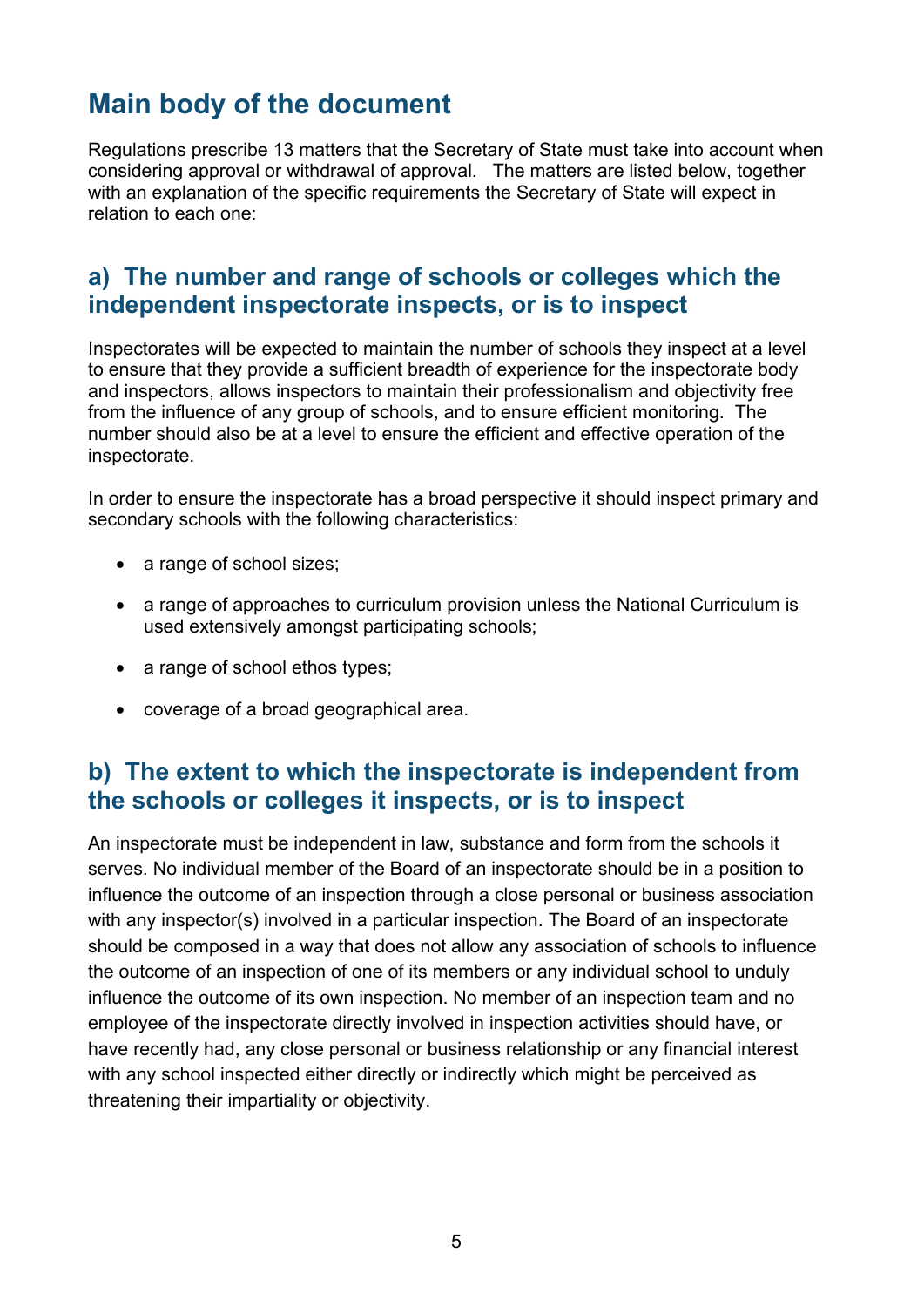#### <span id="page-5-0"></span>**c) The extent to which the inspectorate is independent from the body which established it (if any)**

Where an inspectorate is established by a body or bodies representing independent schools, the inspectorate must have:

- a managing board that controls the inspectorate which is legally independent from the schools it will inspect and any association representing those schools; and
- a minimum of two independent board members who are experts in relevant fields and have no connection, including financial investment or interest, with inspected schools or the body/ies which established the inspectorate.

#### <span id="page-5-1"></span>**d) Administrative, management, financial and insurance arrangements**

An inspectorate must:

- have management arrangements which ensure its operations are run in a manner that results in high quality and timely inspection reports being produced after an appropriate quality assurance process;
- have arrangements which ensure that inspectorate remains in sound financial health;
- have professional indemnity insurance in place;
- have independent expertise on its Board that will ensure that the Board is aware of best education and inspection practice and remains up to date with emerging regulatory changes; and

#### <span id="page-5-2"></span>**e) The procedure and selection criteria for appointing inspectors**

An inspectorate must set out the selection criteria and procedure for inspectors and the Chief Inspector.

The criteria and procedure must ensure that all inspectors appointed:

- have appropriate qualifications and relevant experience of inspection;
- have appropriate knowledge and understanding of schools in the sectors covered by the inspectorate;
- know and understand the regulatory requirements for independent schools and boarding schools (if applicable);
- have the necessary integrity and independence to be unbiased in any way in favour or against any particular schools/institutions;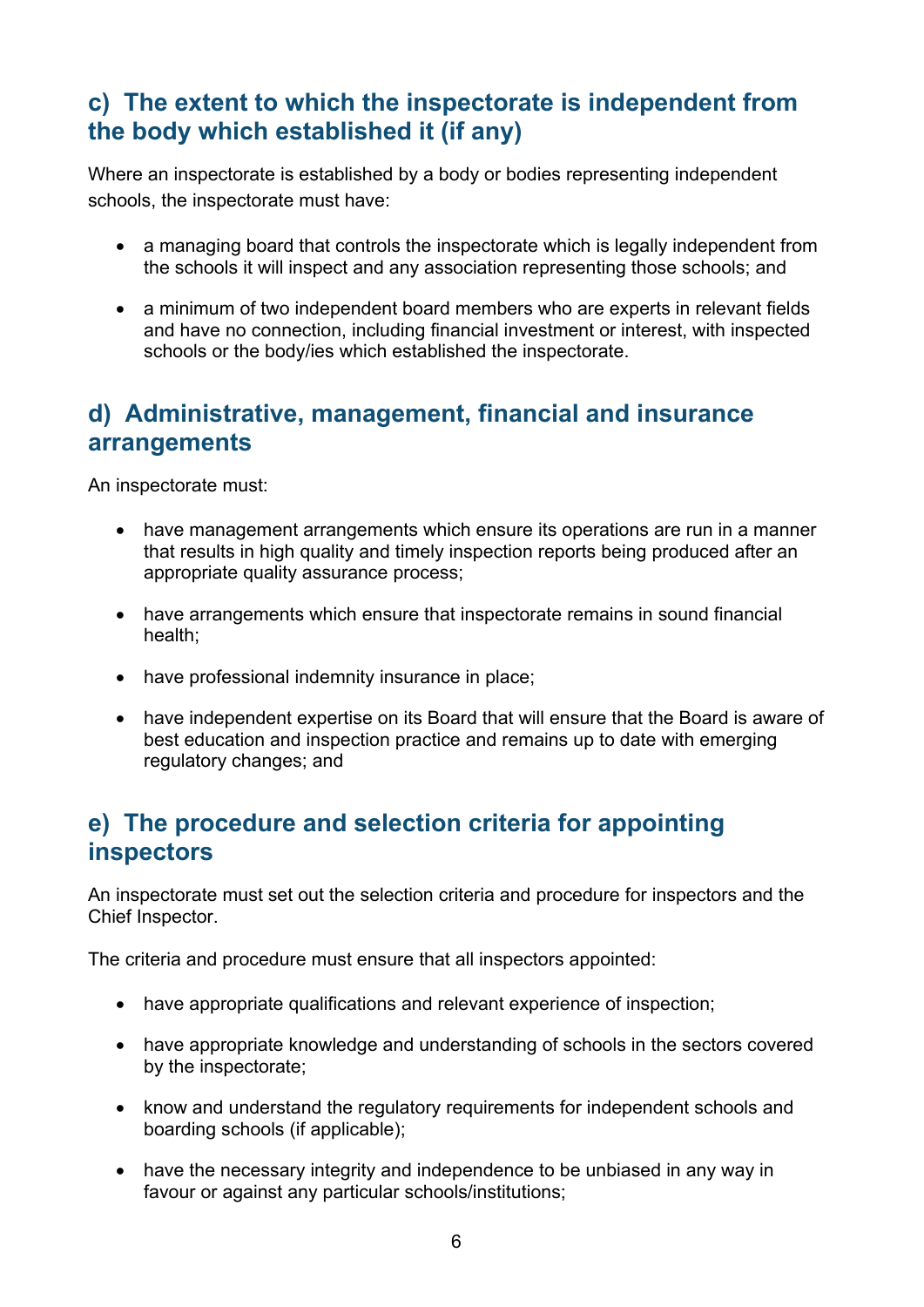- be subject to the same safe recruitment vetting checks as for teachers;
- have wide experience and capability relevant to their role within the inspectorate.

In addition to the above, the criteria and procedure must ensure that all lead inspectors appointed have:

- experience of inspecting a wide range of schools; and
- appropriate qualifications and professional expertise and experience.

The criteria and procedure for the appointment of the Chief Inspector must ensure that Chief Inspector has appropriate qualifications and professional expertise and experience, and that the Chief Inspector's appointment is approved by the Secretary of State.

#### <span id="page-6-0"></span>**f) The terms on which the inspectorate appoints its inspectors**

Inspectors and Chief Inspectors must have terms of appointment which allow them to exercise professional judgement and independence. This must:

- include provision for the Chief Inspector to inform DfE confidentially of any instances where he/she feels that undue pressure is being brought to bear to influence inspection judgements;
- ensure that the Chief Inspector has no personal or professional prior association with the schools inspected that could impair his/her objectivity.

#### <span id="page-6-1"></span>**g) The training which the inspectorate provides, or will provide to its inspectors**

An inspectorate must:

- provide appropriate initial training as part of inspectors' induction;
- provide specific training on safeguarding, child protection and extremism to enable inspectors to robustly identify any risk of harm or exposure to extremist views;
- have systems for training Lead Inspectors;
- ensure that training is provided to keep inspectors informed of best practice and emerging regulatory changes; and
- provide refresher training on a regular basis.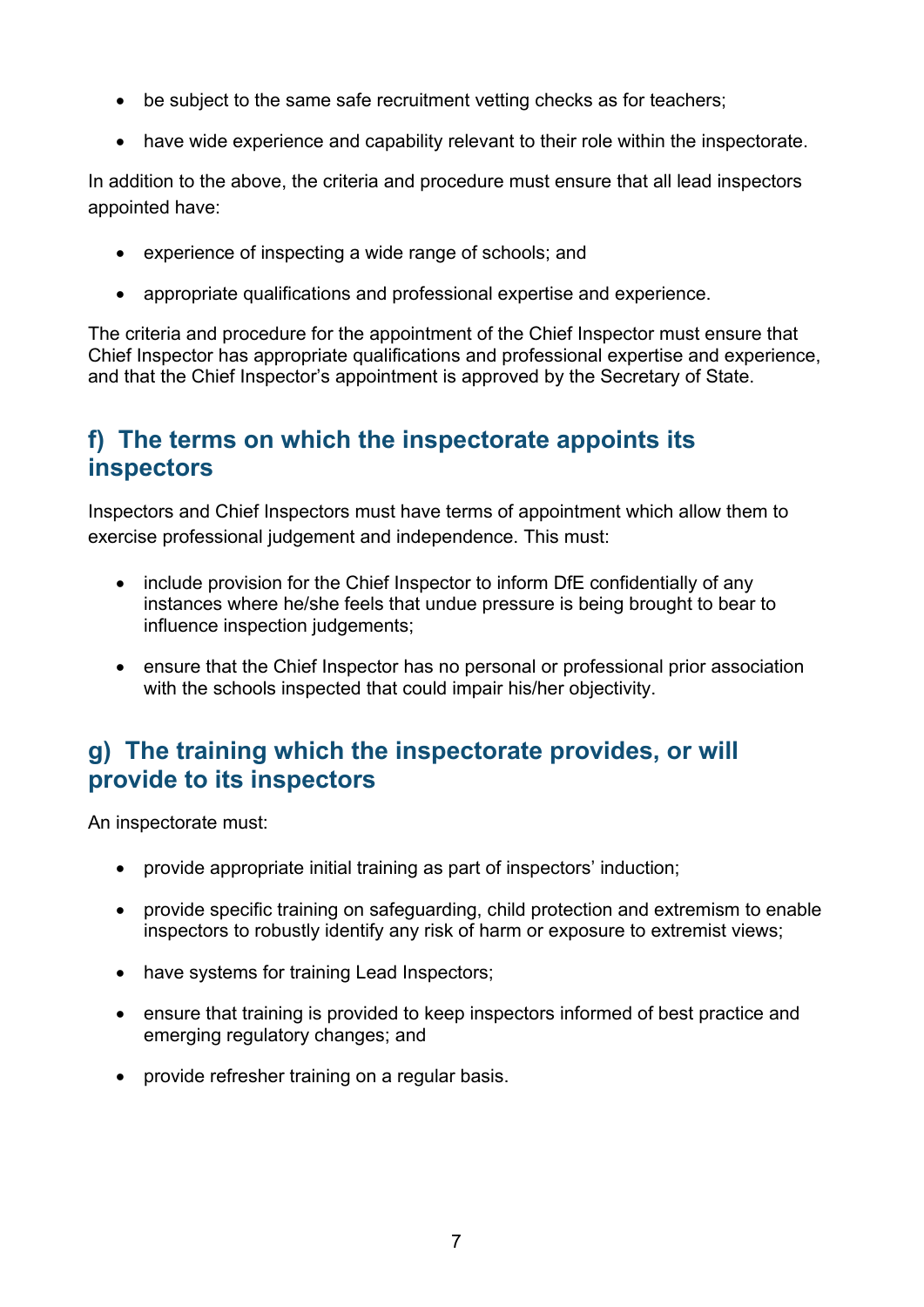#### <span id="page-7-0"></span>**h) The process the inspectorate follows, or will follow, in carrying out inspections**

An inspection framework must be agreed with the Department, and must set out:

- the structure and length of the inspection process from planning through to report publication;
- the composition of the inspection teams, ensuring that any particular needs of the inspected institutions are met where possible, while still allowing for objectivity;
- that inspectors must be unconnected with the institutions they inspect so that no connection might impair, or be seen to impair, their objectivity;
- the code of conduct that inspectors will work to:
- that inspectors must not have worked at or given advice to a school they are scheduled to inspect or have inspected, for a period of at least 6 years;
- inspection schedules which demonstrate how the statutory standards are to be met;
- the format of feedback to be provided:
- how the report might look;
- the frequency of inspections;
- the staffing and general organisation of inspections;
- appropriate arrangements for ensuring that children's views are heard and taken into account during inspections;
- the support systems;
- contingency arrangements to ensure inspections are not cancelled where inspectors become unavailable at short notice;
- arrangements for assuring the quality of inspections;
- arrangements for ensuring that inspections achieve consistent and objective judgements in relation to the regulations;
- arrangements for providing support and guidance for inspectors;
- arrangements for assuring the quality of written reports;
- arrangements for holding and maintaining records, in accordance with the Data Protection Act, which would be available for scrutiny by Ofsted where appropriate; and
- that all inspection reports will be forwarded to the Secretary of State.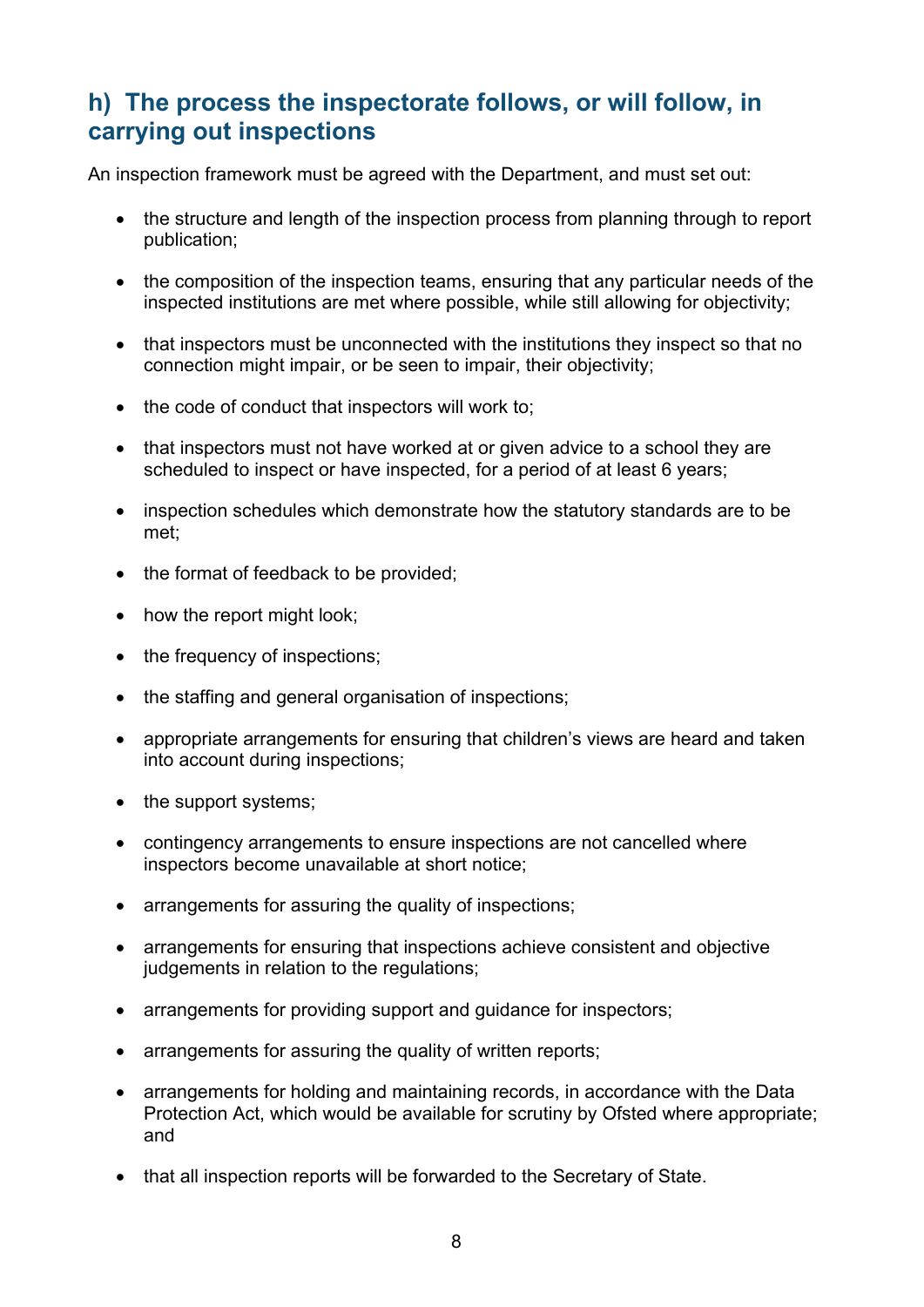#### <span id="page-8-0"></span>**i) The policy and procedures it has in place to ensure that inspectors carry out inspections objectively.**

Inspectorates must have policies and procedures to ensure that:

- inspectors should behave professionally at all times and should treat school staff and pupils with dignity and respect, at all times observing proper boundaries appropriate to an inspector's professional position;
- inspectors have regard for the need to safeguard pupils' well-being, in accordance with statutory provisions;
- inspectors carry out inspections in an objective and impartial manner and exercise professional judgement at all times;
- inspectors do not allow their personal religious, philosophical and political beliefs to influence the judgements that they make about schools and the conclusions in their reports;
- inspectors refrain at all times from expressing views or participating in activities that could undermine public trust in their ability to inspect objectively against the independent school standards, particularly the standard relating to the spiritual, moral, social and cultural development of pupils.
- inspectors are able to raise concerns with the inspectorate about any element of inspection practice that they believe is flawed or not in the best interests of the children; and
- inspectorates operate a quality assurance process that enables them to cease to deploy inspectors where necessary.

#### <span id="page-8-1"></span>**j) The arrangements for the provision and publication of inspection reports**

There must be provision for:

- regular cycle (162A or welfare) reports to be published on the inspectorate's website in a timely manner;
- progress monitoring inspection reports to be published on the inspectorate's website unless DfE requests that they are not to be published;
- emergency inspection reports to be published on the inspectorate's website where the report shows failings that were not apparent at the last inspection, unless DfE requests that they are not to be published; and
- the inspectorate to seek advice from DfE where there are doubts as to whether publication is advisable, for example where a report contains personal or sensitive information.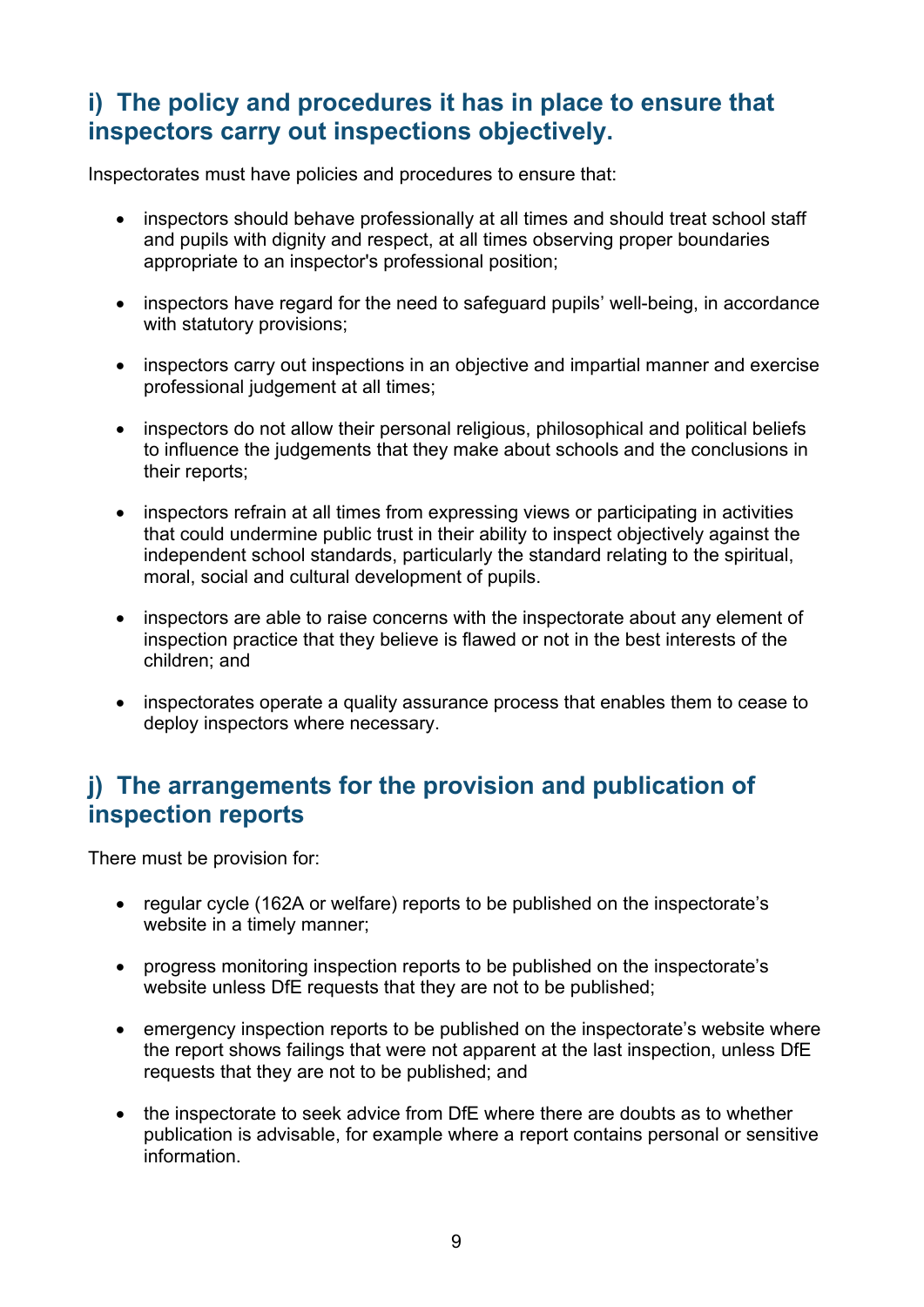# <span id="page-9-0"></span>**k) The complaints procedure**

An inspectorate must agree with DfE, publish and implement an effective process for dealing with complaints.

In addition there must be:

- an internal review process using members of the inspectorate who were not involved in the original inspection;
- a mechanism for independent adjudication of complaints;
- arrangements for providing DfE annually with information about the number and nature of those complaints which were considered at the formal stage of the complaints process; and
- arrangements for whistleblowers to voice their concerns about the inspectorate without fear of unfair treatment.

#### <span id="page-9-1"></span>**l) Any assessment made of the inspectorate by the Chief Inspector AND m) The extent to which the inspectorate has in place and operates arrangements to enable the Chief Inspector to carry out its functions under section 107 of the 2008 Act**

Prospective inspectorates will be asked to demonstrate how they will ensure the quality of their inspection work.

Once approved, Ofsted will monitor the work of independent inspectorates under section 107 of the Education and Skills Act 2008 and section 87BA of the Children Act 1989. This will include Ofsted carrying out evidence-based reviews of inspections and unannounced monitoring visits, according to a protocol jointly agreed between Ofsted, the inspectorates and the DfE. The number of unannounced monitoring visits will be agreed with DfE each year. Any whistleblowing concerns about an inspectorate will be reported to DfE.

Inspectorates must provide information as reasonably required by Ofsted for monitoring purposes, such as information about the training programme provided for inspectors, including on safeguarding.

Ofsted will report annually on the work of each inspectorate in relation to the requirements as agreed with DfE by writing to the Chief Inspector, copied to the Secretary of State. Ofsted will also provide termly updates to the DfE. The annual letters will be published on Ofsted's website. Inspectorates should act on any points of improvement identified by Ofsted, subject to an appeals procedure, and may be asked by DfE to evidence what action has been taken in response to an annual letter.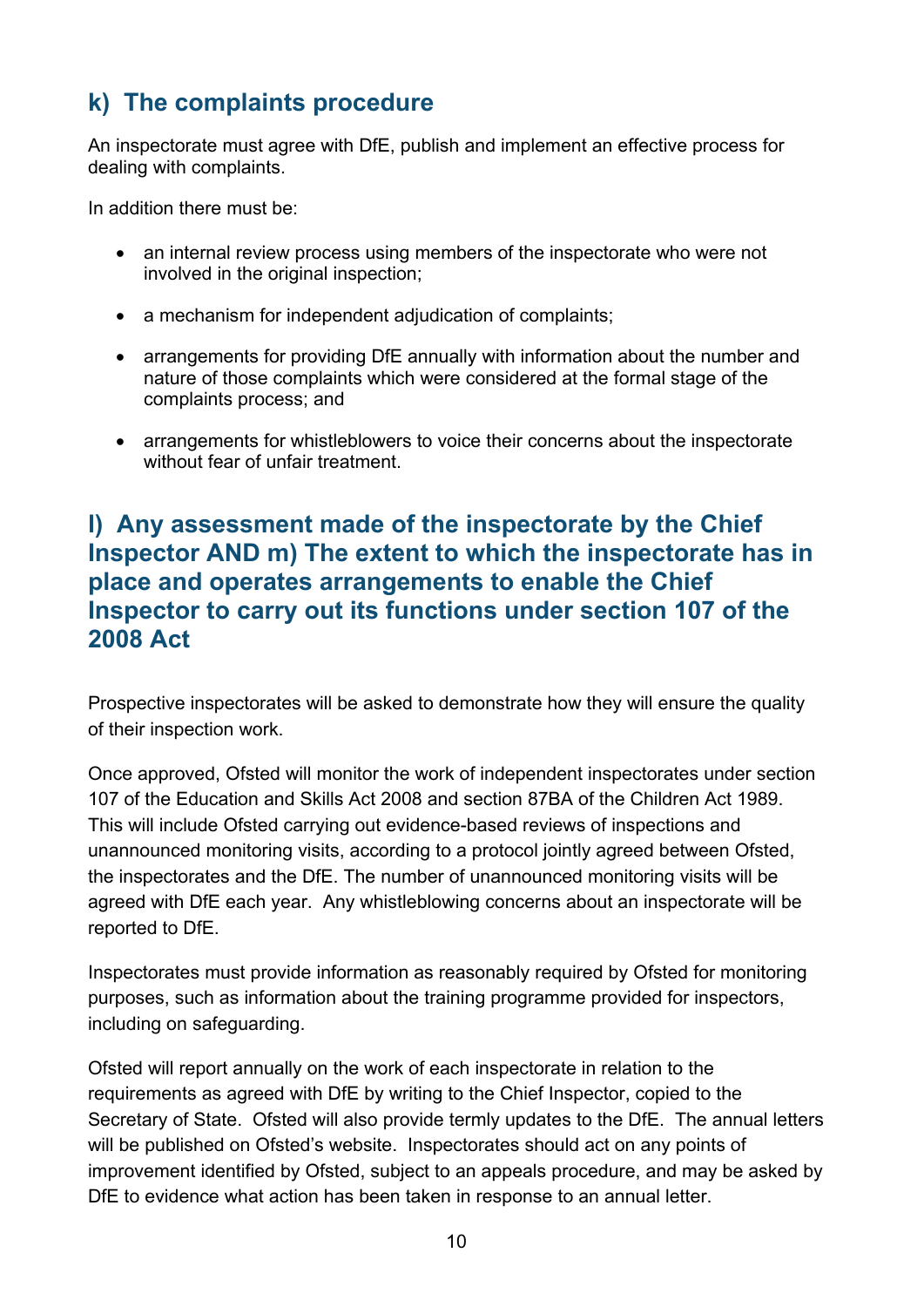# <span id="page-10-0"></span>**Additional advice**

#### <span id="page-10-1"></span>**The provision of information**

In order to assess initial and ongoing approval, inspectorates may be asked to submit the following:

- copies of inspection frameworks, guidance, handbooks and training information;
- details of any proposed changes to inspection arrangements;
- details of financial projections, emergency planning and professional indemnity insurance both at the time of applying for approval and subsequently on request; and
- any information reasonably requested by Ofsted or DfE from time to time as circumstances require in relation to the matters set out in this Advice.

## <span id="page-10-2"></span>**Continued approval**

Whilst approval will be reviewed following receipt of annual reports from Ofsted, the Secretary of State may withdraw approval at any time having taken into account the matters specified in the Regulations

Inspectorates approved prior to 1 April 2012 will continue to be approved provided their inspections and reports remain of suitable quality, but will be expected to make any adjustments necessary to align their operations with this advice as soon as possible and at least by September 2015.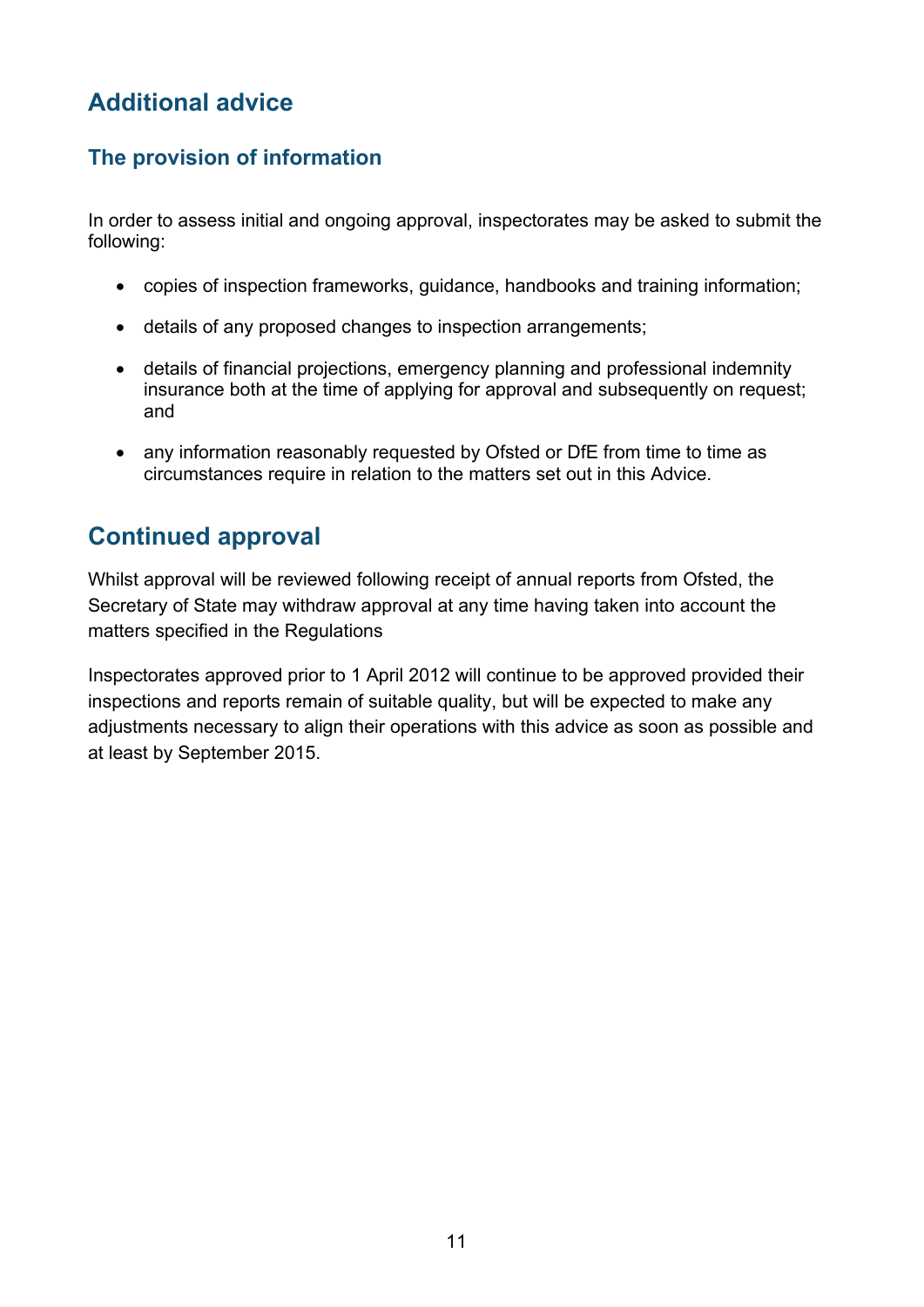# <span id="page-11-0"></span>**Further information**

# <span id="page-11-1"></span>**Associated resources (external links)**

- [www.ofsted.gov.uk](http://www.ofsted.gov.uk/)
- [www.isi.net](http://www.isi.net/)
- [www.schoolinspectionservice.co.uk](http://www.schoolinspectionservice.co.uk/)
- [www.bridgeschoolsinspectorate.co.uk](http://www.bridgeschoolsinspectorate.co.uk/)

# <span id="page-11-2"></span>**You may also be interested in**

- Independent school registration pack
- Independent inspectorate agreements